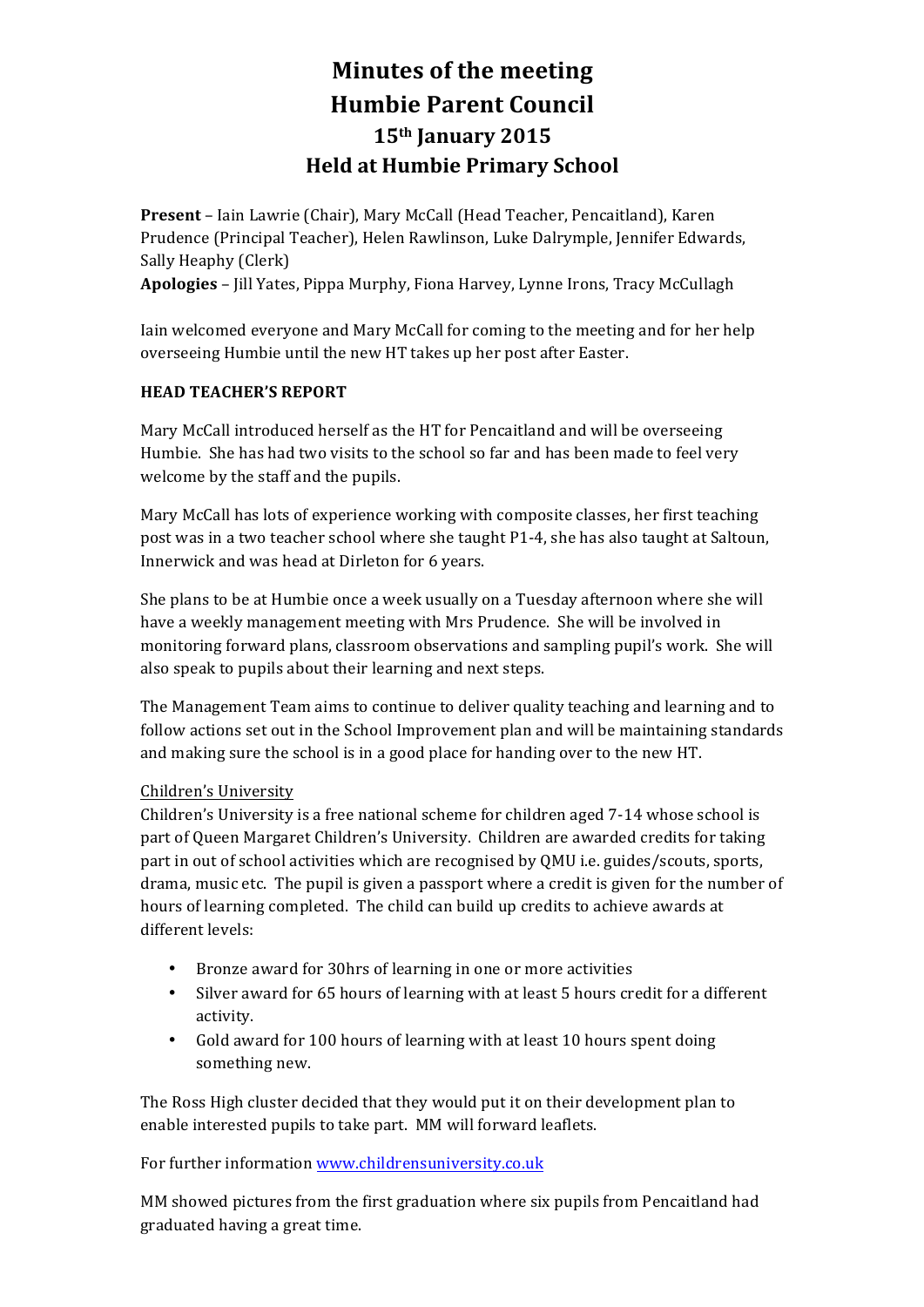## **KAREN PRUDENCE - UPDATE**

KP sent out the Jan/Feb newsletter and explained how the teaching would work. Mrs Bancroft would teach P1-6 on Monday and Tuesday to allow KP to deal with day-to-day items and liaise with MM. KP will be in class Wednesday, Thursday and Friday. Mrs Ritchie will continue as before covering Wednesday and Thursday morning with specialist teachers for art on Thursday afternoon and P.E. on Friday morning.

#### **SCHOOL MATTERS**

Iain thanked Helen Rawlinson on behalf of the Parent Council for her help sitting on the interview panel.

Well done to the PTA for their successful Winter Market which has received lots of positive feedback and everyone enjoyed it.

Humbie Church donated  $£1,005$  raised from the Christmas Eve Service and the Community Lunch raffle and donated it to Humbie Primary School.

The PTA has raised lots of money with their recent events and they hope to sit down and discuss how best to spend the money, this meeting will be arranged after Burns Night.

# **NATIONAL PARENT FORUM OF SCOTLAND**

Iain asked if anyone would like to join. NPFS offers lots of bits of good information and support for parents through their website www.parentforumscotland.org and discussions through regular local meetings. Carol Snow is the East Lothian Rep and has offered to come to any parent council meeting to explain the role of the NPFS more fully.

#### **ELAPCM MATTERS**

#### Training Requests

Feedback from the meeting asked if there were any requirements for training. It was discussed that Food Hygiene, Risk Assessment and First Aid were needed. A First Aid kit for the PTA should also be bought, so they have their own kit to cover their events. It was also discussed that money could possibly be secured from the Wind Farm fund for a community Defib. – Helen Rawlinson to ask Grant if he could explore this possibility.

#### Supply Teachers

ELC are looking to trial employing permanent supply position teachers. MM said they use to exist. It was thought they would be based at the secondary school and available within the cluster.

#### New National Qualifications

New National Qualification Training/Information Evenings for parents P5, 6 and 7 will take place soon with invites being sent out from Ross High. These evenings will explain to parents how the new national qualifications will work and how many subjects will be available for each year i.e.  $S1 & S2$  would cover 15 subjects, S3 would cover 10 subjects and  $S4-6$  would cover 6 Nationals  $+5$  Highers. Each secondary school would decide which subjects they would offer with perhaps schools favouring areas i.e. music, arts etc.